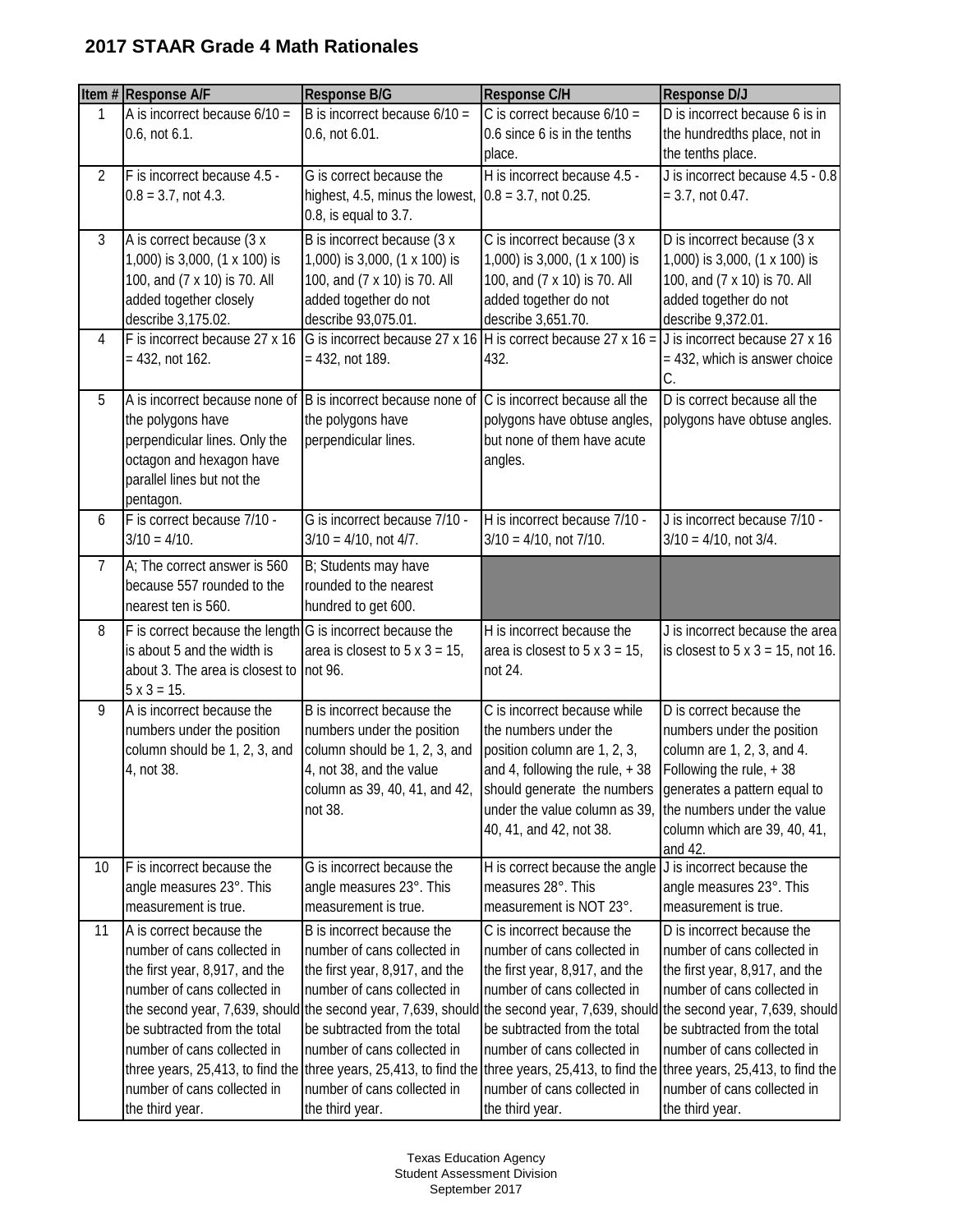## **2017 STAAR Grade 4 Math Rationales**

|    | Item # Response A/F                                                  | Response B/G                                                   | Response C/H                                                                                     | Response D/J                                         |
|----|----------------------------------------------------------------------|----------------------------------------------------------------|--------------------------------------------------------------------------------------------------|------------------------------------------------------|
| 12 | F is incorrect because point Q                                       |                                                                | G is incorrect because point $Q$ H is incorrect because point $Q$ J is correct because point $Q$ |                                                      |
|    | does not represent a distance                                        | does not represent a distance                                  | does not represent a distance                                                                    | best represents a distance of                        |
|    | of about 2.98 units from 0.                                          | of about 2.98 units from 0.                                    | of about 2.98 units from 0.                                                                      | about 2.98 units from 0.                             |
|    | Point Q represents a distance<br>of about 1.01.                      | Point Q represents a distance<br>of about 2.5.                 | Point Q represents a distance<br>of about 1.98.                                                  |                                                      |
| 13 | A is incorrect because 10.29                                         | B is incorrect because 21.75 -                                 | C is correct because 21.75 -                                                                     | D is incorrect because 21.75 -                       |
|    | should be subtracted from                                            | $10.29 = 11.46$ , not 21.75,                                   | $10.29 = 11.46$ , which is Zoey's                                                                | $10.29 = 11.46$ , not 10.29,                         |
|    | 21.75, not added to 21.75.                                           | which is the money Zoey                                        | profit.                                                                                          | which is the cost of preparing                       |
|    |                                                                      | received from the sale of the                                  |                                                                                                  | the snacks.                                          |
|    |                                                                      | snacks.                                                        |                                                                                                  |                                                      |
| 14 | F is incorrect because 4/5 is                                        | G is incorrect because 4/5 is                                  | H is incorrect because 3/4 is                                                                    | J is correct because 3/4 is less                     |
|    | greater than 5/10, not less                                          | greater than 3/4, not less than                                | greater than 5/10, not less                                                                      | than 4/5.                                            |
|    | than 5/10.                                                           | 3/4.                                                           | than 5/10.                                                                                       |                                                      |
| 15 | A; The correct answer is 116                                         | B; Students may have                                           |                                                                                                  |                                                      |
|    | because the perimeter of the<br>square playground is $4 \times 29 =$ | multiplied 29 x $3 = 87$ or 29 x 2<br>$= 58.$                  |                                                                                                  |                                                      |
|    | 116.                                                                 |                                                                |                                                                                                  |                                                      |
| 16 | F is incorrect because $76 \times 24$                                | G is incorrect because 76 x 24                                 | H is incorrect because 76 x 24 J is correct because 76 x 24 =                                    |                                                      |
|    | $= 1,824$ should be divided by                                       | $= 1,824$ , not 300.                                           | $= 1,824$ , then $1,824 \div 3 = 608$ , 1,824, then $1,824 \div 3 = 608$ .                       |                                                      |
|    | 3, not multiplied by 3.                                              |                                                                | not 1,824.                                                                                       |                                                      |
| 17 | A is incorrect because it lists                                      | B is incorrect because it lists                                | C is correct because Figure M                                                                    | D is incorrect because it lists                      |
|    | only Figure M but not Figure P                                       | Figure L, which has only a                                     | and Figure P have both a                                                                         | Figure L, which has only a                           |
|    | and both have horizontal and                                         | vertical line of symmetry, and                                 | horizontal line of symmetry                                                                      | vertical line of symmetry.                           |
|    | vertical lines of symmetry.                                          | Figure N, which has only a                                     | and a vertical line of                                                                           |                                                      |
| 18 | F is correct because $1/2 + 1/2$                                     | horizontal line of symmetry.<br>G is incorrect because 1/2 +   | symmetry.<br>H is incorrect because 1/2 +                                                        | J is incorrect because 1/2 +                         |
|    | $+ 1/2 = 3/2.$                                                       | $1/2 + 1/2 = 3/2$ , not 2/3.                                   | $1/2 + 1/2 = 3/2$ , not 4/2.                                                                     | $1/2 + 1/2 = 3/2$ , not 3/6.                         |
| 19 | A is incorrect because it                                            | B is incorrect because it                                      | C is incorrect because it                                                                        | D is correct because it shows                        |
|    | shows seven dots on 1 1/2;                                           | shows no dot on 1/2, it shows                                  | shows a dot on 1/4, instead of                                                                   | all 18 dots in the table                             |
|    |                                                                      | there should not be any dot on an extra dot on 1, no dots on 2 | 1/2; seven dots on 2 1/4,                                                                        | correctly placed on the dot                          |
|    | 11/2.                                                                | 1/2, seven extra dots on 3, no                                 | instead of 2 1/2; and 2 dots on plot.                                                            |                                                      |
|    |                                                                      | dots on 3 1/2, and two extra                                   | 3 1/4, instead of 3 1/2.                                                                         |                                                      |
|    |                                                                      | dots on 4.                                                     |                                                                                                  |                                                      |
| 20 | F is correct because a right                                         | G is incorrect because an                                      | H is incorrect because a                                                                         | J is incorrect because a                             |
|    | triangle has exactly one pair of<br>perpendicular sides.             | acute triangle has no<br>perpendicular sides.                  | rectangle has two pairs of<br>perpendicular sides.                                               | square has two pairs of<br>perpendicular sides.      |
| 21 | A is incorrect because 4.95 +                                        | B is incorrect because 4.95 +                                  | C is incorrect because 4.95 +                                                                    | D is correct because $4.95 + (2)$                    |
|    | $(2 \times 0.65) + 1.85 = 8.10$ , then                               | $(2 \times 0.65) + 1.85 = 8.10$ , then                         | $(2 \times 0.65) + 1.85 = 8.10$ , then                                                           | $x$ 0.65) + 1.85 = 8.10, then                        |
|    | $10.00 - 8.10 = 1.90$ , not 2.55.                                    | $10.00 - 8.10 = 1.90$ , not 2.10.                              | $10.00 - 8.10 = 1.90$ , not 3.45.                                                                | $10.00 - 8.10 = 1.90.$                               |
|    |                                                                      |                                                                |                                                                                                  |                                                      |
| 22 | F is incorrect because the                                           | G is correct because the mass                                  | H is incorrect because the                                                                       | J is incorrect because the                           |
|    | mass of a dictionary is about                                        | of a dictionary is about 2.5 kg,                               | mass of a dictionary is about                                                                    | mass of a dictionary is about                        |
|    | 2.5 kg, and the mass of a                                            | and the mass of a pair of                                      | 2.5 kg, and the mass of a                                                                        | 2.5 kg, and the mass of a bag                        |
|    | bicycle is greater than 2.5 kg.                                      | boots is closest to 2.5 kg.                                    | refrigerator is greater than 2.5                                                                 | of chips is less than 2.5 kg.                        |
|    |                                                                      |                                                                | kg.                                                                                              |                                                      |
| 23 | A is correct because 5/6 is<br>greater than 6/12.                    | B is incorrect because 5/6 is                                  | C is incorrect because 5/6 is                                                                    | D is incorrect because 5/6 is                        |
|    |                                                                      | greater than 6/12, not equal to<br>6/12.                       | greater than 6/12, not less<br>than 6/12.                                                        | greater than 6/12 and is<br>correctly represented in |
|    |                                                                      |                                                                |                                                                                                  | answer choice A.                                     |